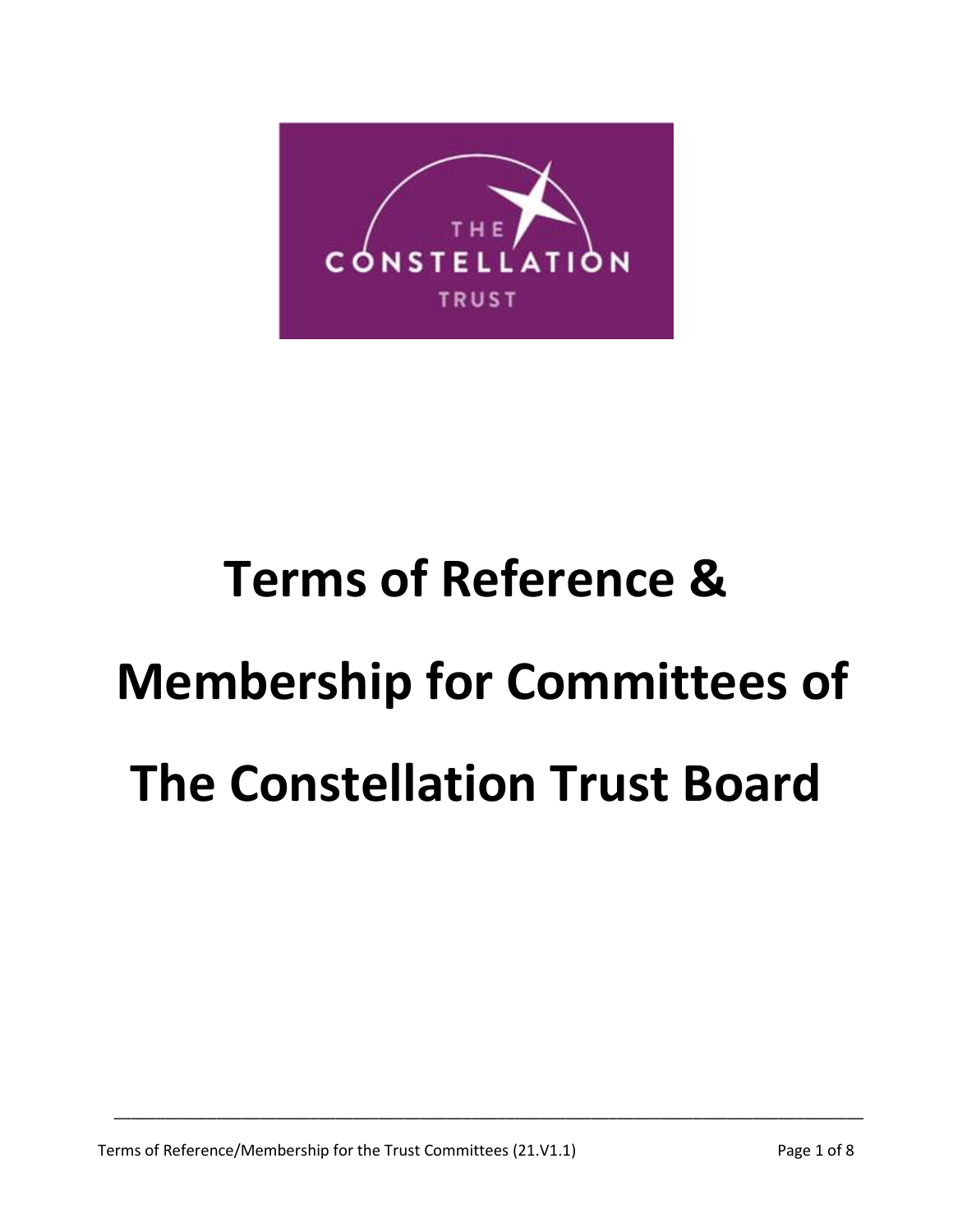## **COMMITTEES OF THE CONSTELLATION TRUST BOARD – MEMBERSHIPS AND TERMS OF REFERENCE**

*All terms of reference should be read in conjunction with the Scheme of Delegation and relevant policies/procedures. Where there is any conflict between these, the CEO may determine which takes precedence (taking account of any relevant statutory requirements) and will then ensure the conflict is addressed at the next Board meeting.* 

## **Audit and Risk Assurance Committee**

## Membership

Miss Rhodes Mr Swaby Mr Wharton

Quorum: 3

Attendees: Mr R Kennington (Director of Finance and Business); Dr C Taylor (CEO)

Reserve(s): any other trustee(s)

Clerk: Tony Hammond, IPC Services

Frequency: three meetings per year

## Terms of Reference

- To advise the Board of Trustees on the adequacy of internal controls and value for money systems
- To review financial statements and reports and highlight any significant issues to the Board of Trustees
- To monitor and review the effectiveness of financial procedures, controls and internal audit and, where appropriate, make recommendations for improvement
- To recommend to members the appointment of the external auditors
- To recommend the programme of independent checks on financial controls and systems
- To receive auditors' reports and to recommend to the Board of Trustees action as appropriate in response to audit findings
- To ensure all relevant reports and management letters are responded to effectively and in a timely manner
- To keep under review the whistleblowing policy and ensure allegations of fraud or irregularity are investigated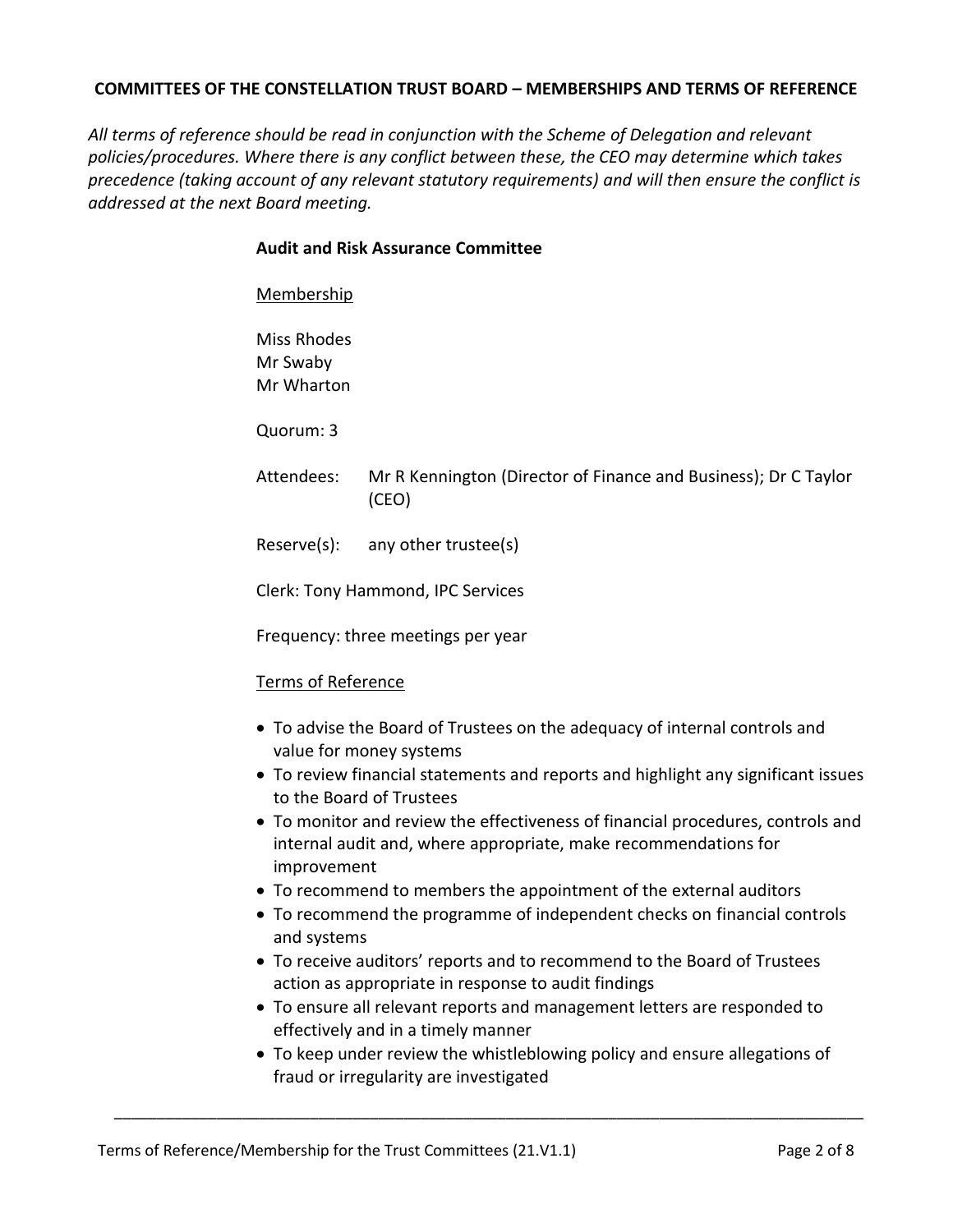- To review the Trust's risk register
- To ensure a register of business interests is maintained
- To ensure the Trust meets the requirements of Data Protection and Freedom of Information legislation

\_\_\_\_\_\_\_\_\_\_\_\_\_\_\_\_\_\_\_\_\_\_\_\_\_\_\_\_\_\_\_\_\_\_\_\_\_\_\_\_\_\_\_\_\_\_\_\_\_\_\_\_\_\_\_\_\_

## **Finance and Operations Committee**

#### Membership

Mrs Brattan Professor Burden Mr Porteus

Quorum: 3

- Attendees: Mr R Kennington (Executive Finance Lead); Mrs L Richardson (Executive HR Lead); Mr T Taylor (COO)
- Reserve(s): any other trustee(s)

Clerk: Tony Hammond, IPC Services

Frequency: at least four meetings per year

## Terms of Reference

## Finance

- To develop a financial strategy for the Trust and approve policies, procedures and plans required to realise the strategy
- To consider the Trust's indicative funding, once notified by the ESFA, and to assess its implications for the Trust in advance of the financial year, drawing any matters of significance or concern to the attention of the trustees
- To recommend the Trust's budget for approval by trustees

- To receive and make recommendations on the broad budget headings and areas of expenditure to be adopted each year, including the level and use of any contingency fund or balances, ensuring the compatibility of all such proposals with the priorities set out in the Trust Strategic/Improvement Plan
- To monitor and review income and expenditure on a regular basis and ensure compliance with the Trust's overall financial plan, the financial regulations of the ESFA, the Trust's funding agreement and the Academy Trust Handbook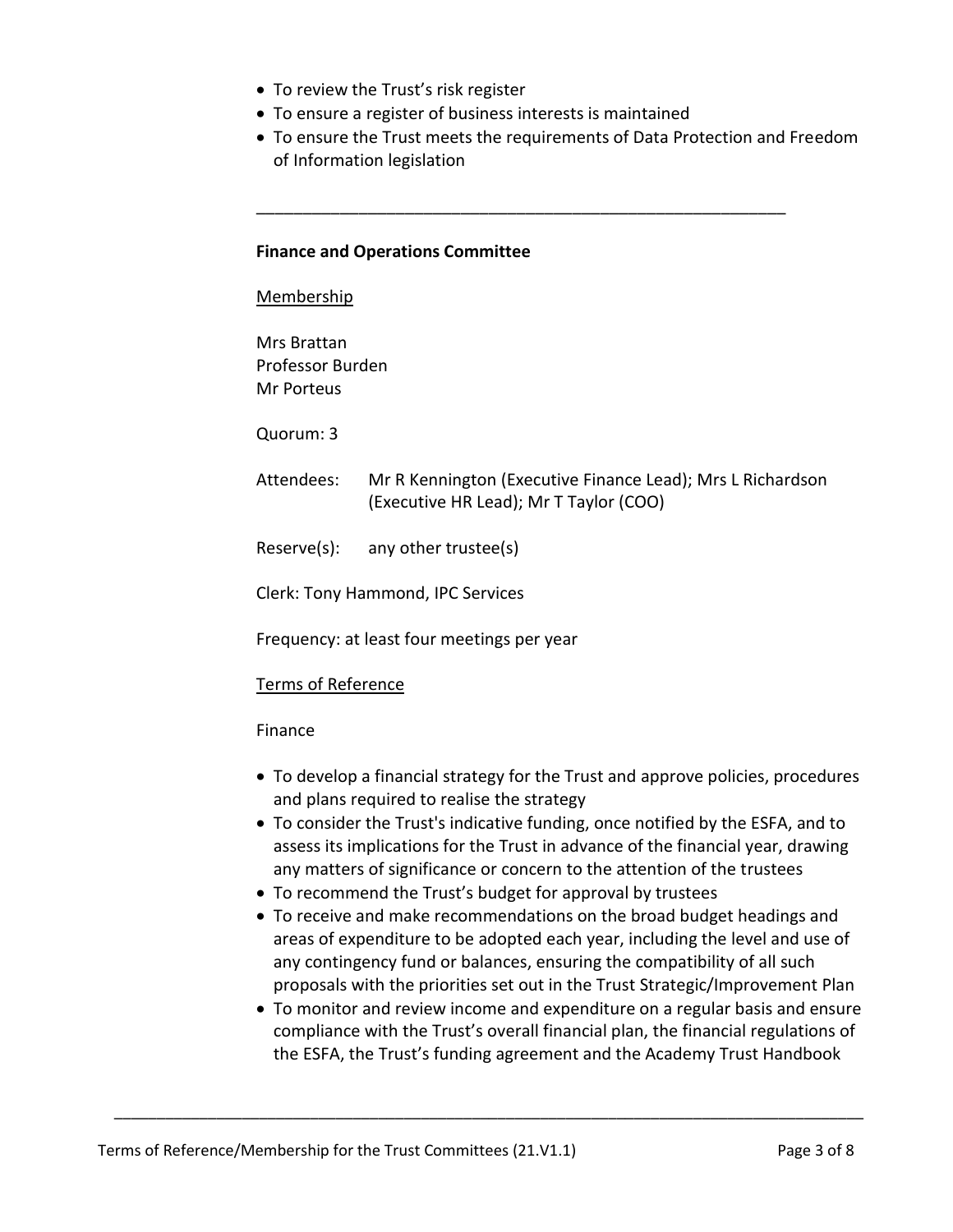(Academies Financial Handbook), drawing any matters of concern to the attention of the trustees

 To monitor and review procedures for ensuring the effective implementation and operation of financial procedures, including the implementation of bank account arrangements and, where appropriate, to make recommendations for improvement

# Human Resources

- To consider, determine and keep under review any strategies and policies for human resources and organisational development
- To consider, determine and keep under review arrangements for consultation with staff as a whole and for negotiation and consultation with recognised trade unions and/or other representatives
- To consider appeals and grievances against CEO or Trust decisions
- To ensure effective measures are in place to promote equality and diversity in employment in line with safer recruitment policies and procedures, including DBS and other employment checks
- To determine academy staffing structures
- To consider the details of restructuring programmes, following any necessary approvals in principle by the trustees
- To determine dismissal payments and agree early retirements
- To develop strategy and policy in all matters relating to the recruitment, reward, retention, motivation, development, disciplinary and capability of the Trust's staff
- To appoint headteachers and centrally employed staff
- To dismiss staff in accordance with agreed policies
- To implement the staffing reduction process
- To agree dismissal and early retirement payments
- To ensure the effective management of sickness absence, including the provision of effective occupational health services
- To establish the Trust-wide code of conduct for staff

# Premises

- To approve/monitor the use of the Trust's capital funding, with due reference to the agreed selection criteria
- To maintain oversight of premises issues, including capital investment, facilities management and community use
- To ensure the implementation of a rolling programme of repairs and maintenance across all sites, based on identified priorities
- To make the best use of the Trust's capital assets

\_\_\_\_\_\_\_\_\_\_\_\_\_\_\_\_\_\_\_\_\_\_\_\_\_\_\_\_\_\_\_\_\_\_\_\_\_\_\_\_\_\_\_\_\_\_\_\_\_\_\_\_\_\_\_\_\_\_\_\_\_\_\_\_\_\_\_\_\_\_\_\_\_\_\_\_\_\_\_\_\_\_\_\_\_\_\_\_

• To insure the buildings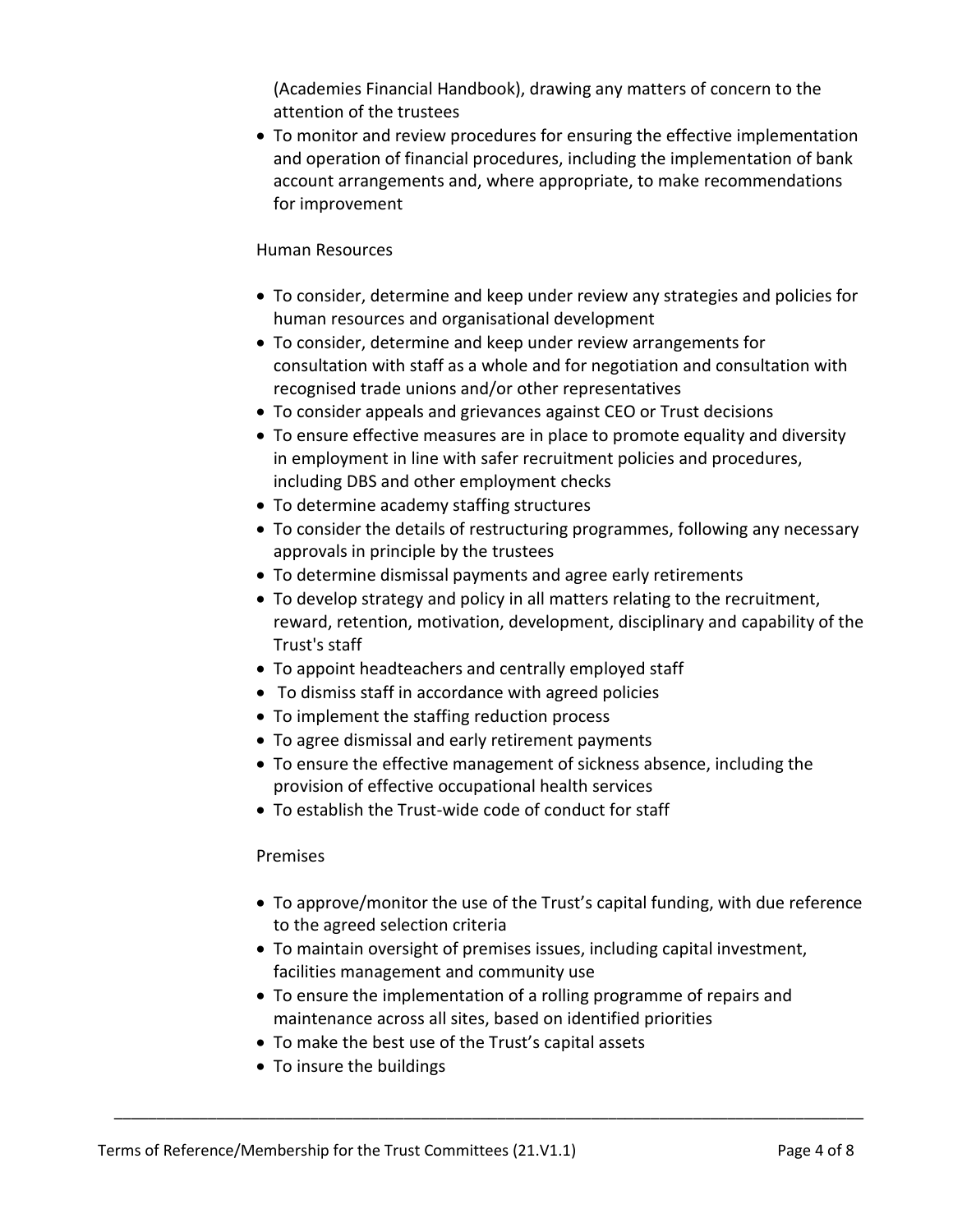To prepare and keep under review the health and safety policy

\_\_\_\_\_\_\_\_\_\_\_\_\_\_\_\_\_\_\_\_\_\_\_\_\_\_\_\_\_\_\_\_\_\_\_\_\_\_\_\_\_\_\_\_\_\_\_\_\_\_\_\_\_

- To ensure compliance with health and safety legislation and best practice, including monitoring accidents and near misses
- To monitor Trust-wide ICT provision

## **Pay Committee**

## Membership

Mrs Brattan Mr Porteus Mr Swaby

Quorum: 3

- Attendees: Mr T Attwater (Executive Primary Lead); Mr R Kennington (Director of Finance and Business); Mrs L Richardson (Executive HR Lead); Dr C Taylor (CEO)
- Reserve(s): any other trustee(s)
- Clerk: Tony Hammond, IPC Services

Frequency: annually and additionally as required

# Terms of Reference

To make decisions in relation academy senior leaders and centrally employed staff pay, in accordance with the agreed Pay Policy.

\_\_\_\_\_\_\_\_\_\_\_\_\_\_\_\_\_\_\_\_\_\_\_\_\_\_\_\_\_\_\_\_\_\_\_\_\_\_\_\_\_\_\_\_\_\_\_\_\_\_\_\_\_\_\_\_\_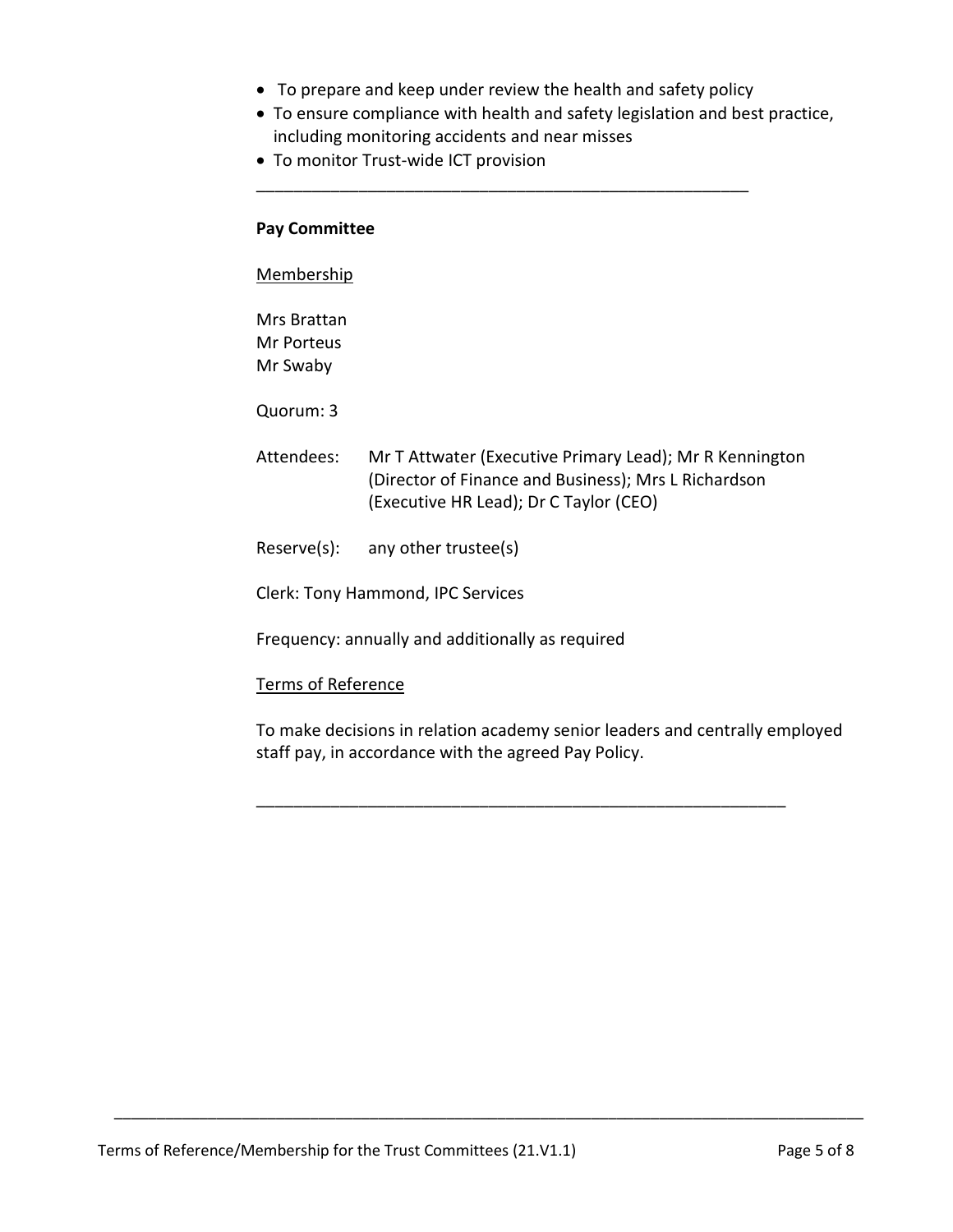# **School Improvement Committee (Primary)**

## **Membership**

Mrs Colthup Miss Rhodes Mr Wharton Mr N Porteus (temp)

Quorum: 3

Attendees: Mr T Attwater (Executive Primary Lead); Dr C Taylor (CEO); Mr A Dulson (Professional Development & Safeguarding Lead)

Reserve(s): any other trustee(s)

Clerk: Tony Hammond, IPC Services

Frequency: at least six meetings per year

## Terms of Reference

- To ensure that the highest possible standards are set and maintained across the Trust and facilitate the sharing of best practice
- To receive regular reports on standards and progress for all cohorts against key performance indicators
- To ensure provision for relationships and sex education
- To identify any areas of concern in relation to standards and performance and implement an action-plan with the CEO
- To ensure that the Trust's curriculum is balanced and broad
- To approve/recommend for approval school improvement policies
- To ensure that effective processes are in place for the quality assurance of teaching and learning, the curriculum, inclusion and the sharing of good practice across the Trust
- To support the CEO in the creation, implementation and monitoring of the Academy Trust's self-evaluation/improvement plan and any post-Ofsted action plan
- To advise the Trust Board on targets for student achievement across the Trust
- To ensure effective arrangements are in place across the Trust for pupil/student support and representation, monitoring attendance, discipline and arrangements relating to testing, examinations and qualifications
- To establish and keep under review the behaviour policy for pupils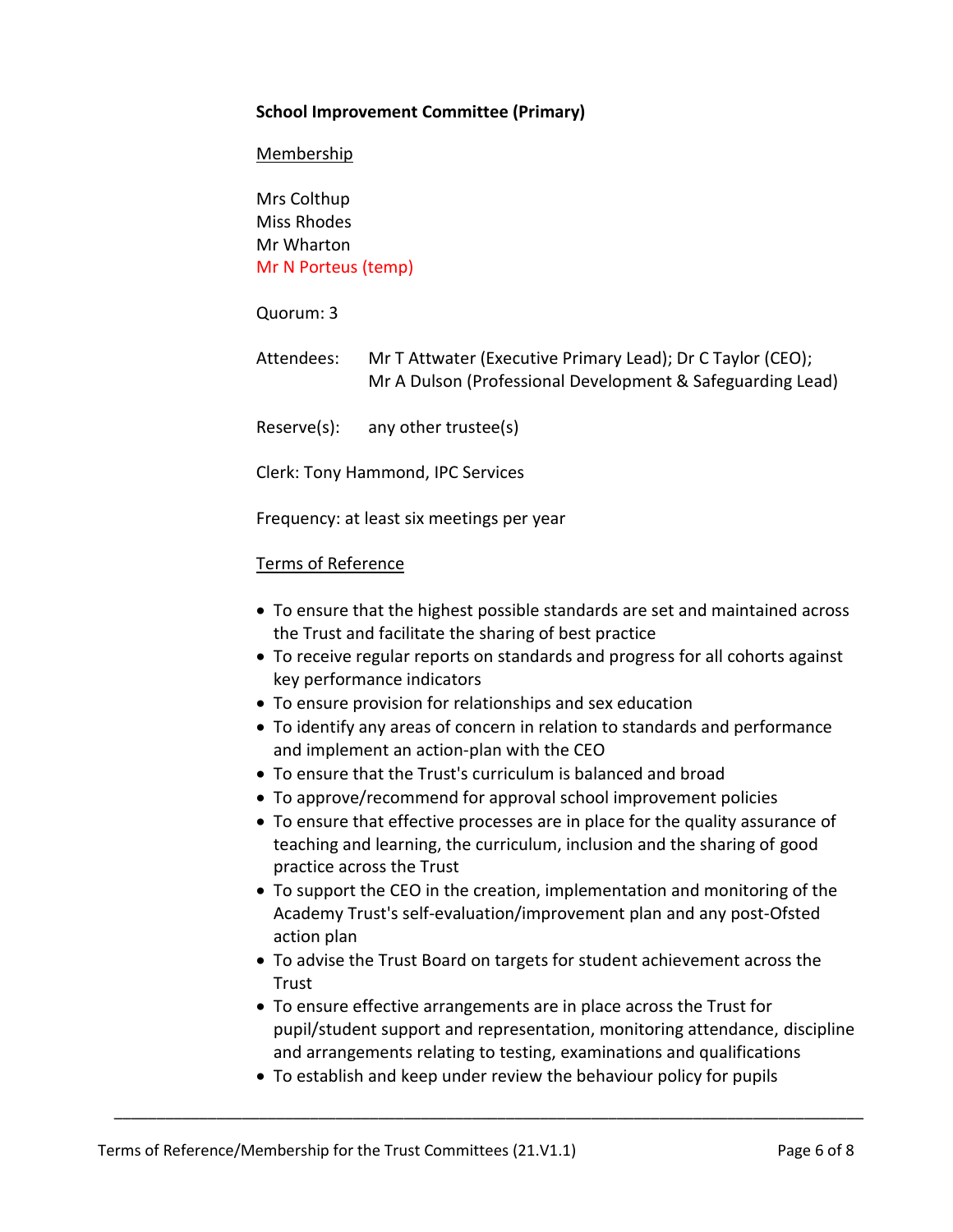- To monitor the impact of the behaviour policy for pupils
- To set times of the school day and term dates.
- To consult annually before agreeing the admissions policy
- To establish the appeals policy, procedure and panel
- To make admissions decisions (prior to appeal)
- To deal with complaints in accordance with the agreed policy
- To consider the Trust's obligations in relation to all aspects of safeguarding, including child protection, safer recruitment and e-safety
- To make recommendations in relation to safeguarding practice/provision
- To assess whether a school requires support in one or more areas

\_\_\_\_\_\_\_\_\_\_\_\_\_\_\_\_\_\_\_\_\_\_\_\_\_\_\_\_\_\_\_\_\_\_\_\_\_\_\_\_\_\_\_\_\_\_\_\_\_\_\_\_\_\_\_\_\_

To review relevant sections of the Trust's risk register

## **School Improvement Committee (Secondary)**

#### Membership

Mrs Brattan Professor Burden Mr Porteus Miss Rhodes Mr Wharton

Quorum: 3

- Attendees: Mrs G Ransom (Head of Sirius West); Mr I Ravenscroft (Head of Sirius North); Dr C Taylor (CEO); Mrs S Yardley (Executive Alternative Provision Lead); Mr A Dulson (Professional Development & Safeguarding Lead)
- Reserve(s): any other trustee(s)

Clerk: Tony Hammond, IPC Services

Frequency: six per year

## Terms of Reference

- To ensure that the highest possible standards are set and maintained across the Trust and facilitate the sharing of best practice
- To receive regular reports on standards and progress for all cohorts against key performance indicators
- To ensure provision for relationships and sex education